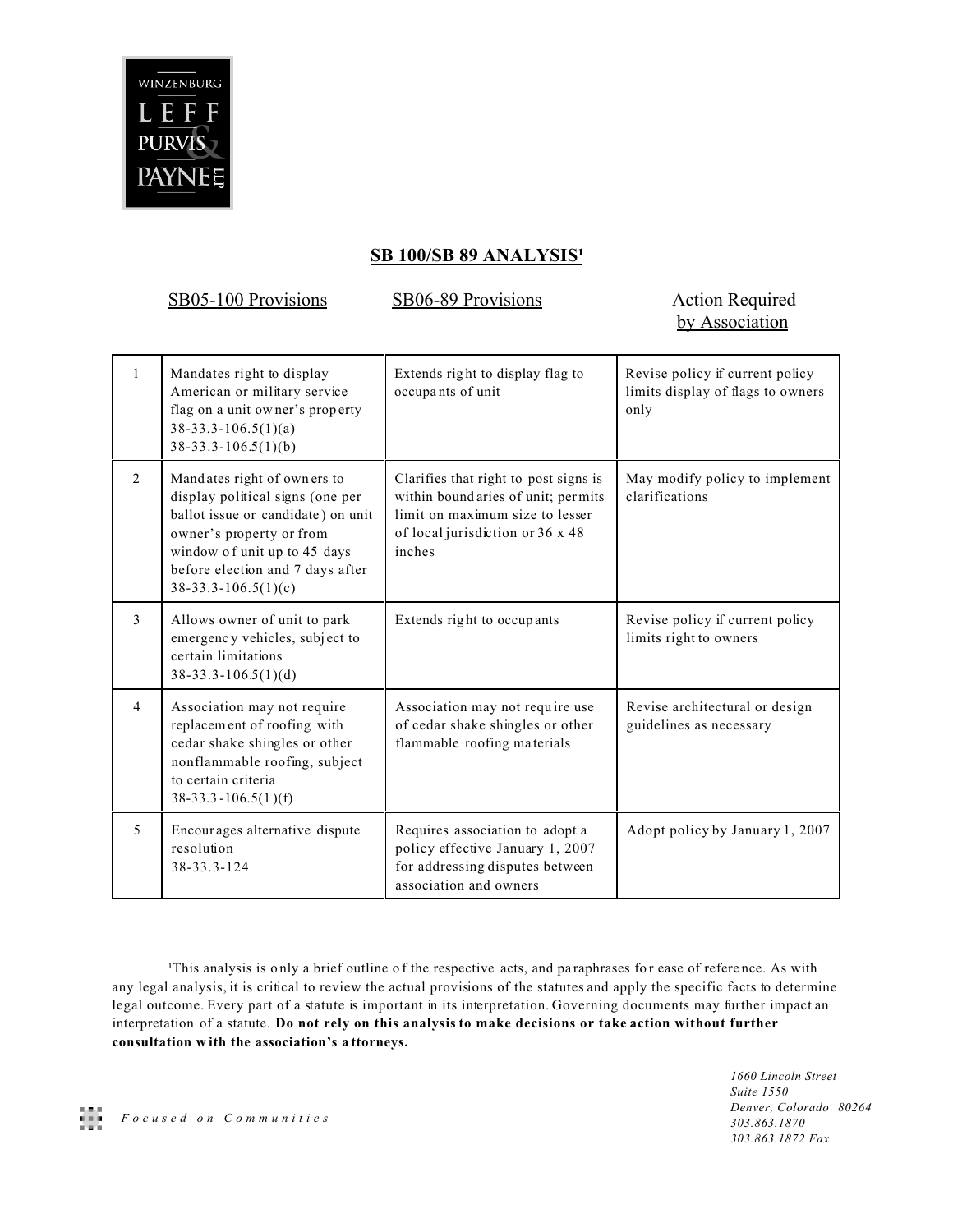| 6      | Annual disclosures required;<br>wide latitude in how to provide<br>disclosures - posting on internet<br>web page with accompanying<br>notice via 1st class mail or e-<br>mail, literature table at<br>association's principal place of<br>business, mail or personal<br>delivery<br>38-33.3-209.4                              | Association must make specified<br>information available upon<br>request, and in any event, within<br>90 days after a change of<br>management company, or change<br>of association address or agent, or<br>upon assuming control from<br>declarant             | No change                              |
|--------|--------------------------------------------------------------------------------------------------------------------------------------------------------------------------------------------------------------------------------------------------------------------------------------------------------------------------------|----------------------------------------------------------------------------------------------------------------------------------------------------------------------------------------------------------------------------------------------------------------|----------------------------------------|
| $\tau$ | Association must mainta in<br>accounting records using<br>generally accepted accounting<br>principles, and adopt responsible<br>governance policies addressing<br>(1) collection of unpaid<br>assessments; (2) handling board<br>member conflicts of interest; (3)<br>conduct of meetings; (4)<br>enforcement of covenants and | Eliminates requirement to keep<br>accounting records using<br>generally accepted accounting<br>principles and allows association<br>to use cash or tax basis of<br>accounting (per 38-33.3-<br>303(4)(b)<br>Must adopt mand atory dispute<br>resolution policy | No action required<br>See item 5 above |
|        | rules including notice and<br>hearing and imposition of fines;<br>(5) inspection and copying of<br>association records by owners;<br>(6) investment of reserve funds;<br>and (7) adoption and amendment<br>of policies, procedures and rules<br>38-33.3-209.5                                                                  |                                                                                                                                                                                                                                                                |                                        |
| 8      | Allows association to pay for<br>board member education relating<br>to responsible governance of<br>association<br>38-33.3-209.6                                                                                                                                                                                               |                                                                                                                                                                                                                                                                | No action required                     |
| 9      | Requires association to provide,<br>on an annual basis, education to<br>owners concerning owners and<br>association's rights and<br>responsibilities                                                                                                                                                                           |                                                                                                                                                                                                                                                                | No action required                     |
| 10     | Allows amendment of<br>declaration upon approval of<br>67% of owners, regardless of<br>any larger amount specified in<br>the declaration<br>$38-33.3-217(1)(a)$                                                                                                                                                                | Clarifies that association may still<br>seek court authorized amendment                                                                                                                                                                                        | No action required                     |
| 11     | Allows for process to obtain<br>mortgagee approval of<br>amendments by certified mail<br>$38 - 33.3 - 217(1)(b)$                                                                                                                                                                                                               | Clarifies that this section is not<br>mandatory; excludes certain high<br>percentage owners/associations<br>from effect of lower percentage<br>requirements                                                                                                    | No action required                     |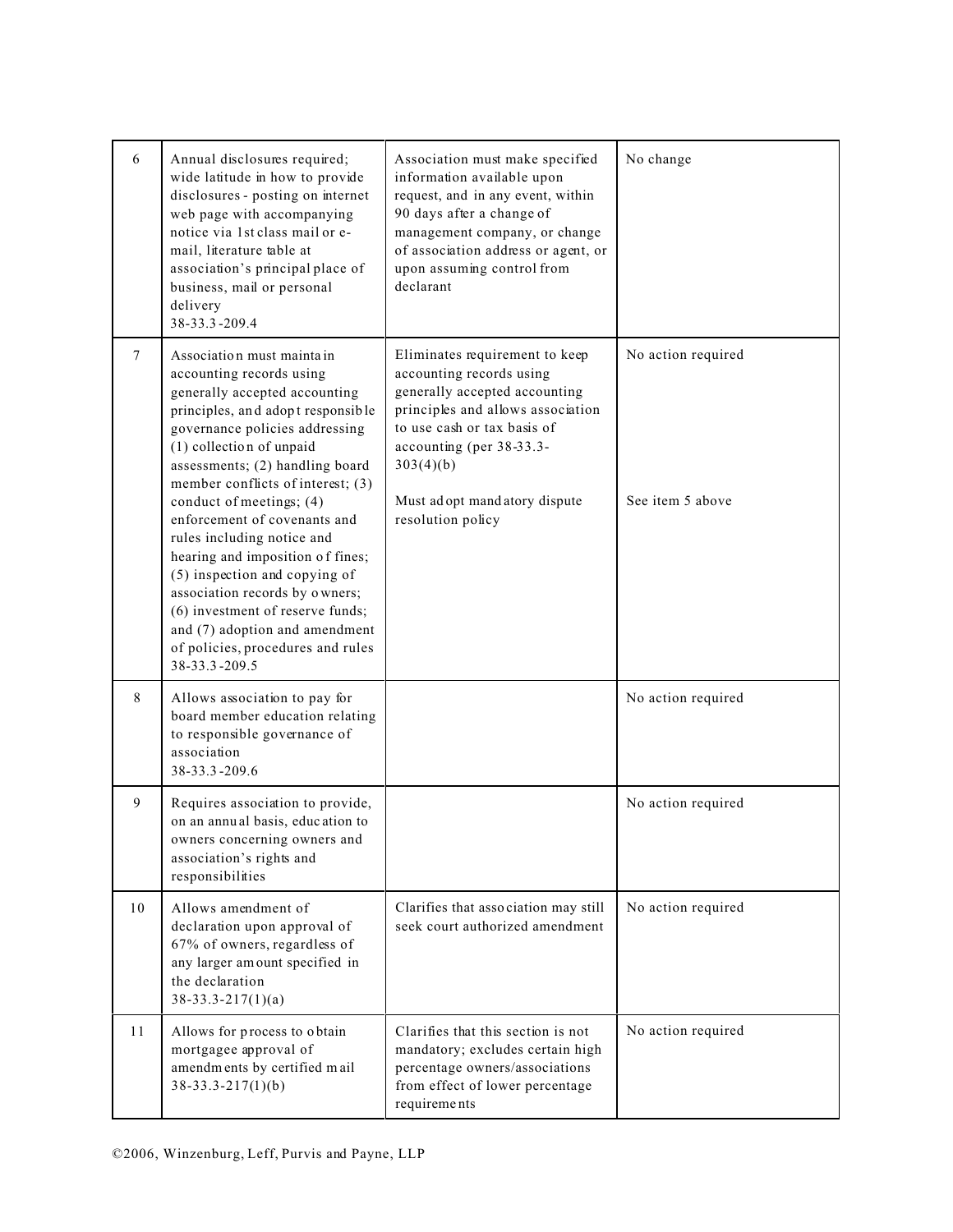| 12 | Mandates certain disclosures by<br>a seller to a buyer<br>38-33.3-223                                                                                                                                                                                                                                                    | repealed                                                                                                                                                                                                                                                         | No action required                                                                                                                                                                                                                                                                             |
|----|--------------------------------------------------------------------------------------------------------------------------------------------------------------------------------------------------------------------------------------------------------------------------------------------------------------------------|------------------------------------------------------------------------------------------------------------------------------------------------------------------------------------------------------------------------------------------------------------------|------------------------------------------------------------------------------------------------------------------------------------------------------------------------------------------------------------------------------------------------------------------------------------------------|
| 13 | Mandates that decisions<br>concerning approval or denial of<br>architectural or design approval<br>shall be in accordance with<br>standards in declaration, rules<br>and regulations or bylaws and<br>shall not be arbitrary or<br>capricious<br>$38 - 33.3 - 302(3)(b)$                                                 | No change                                                                                                                                                                                                                                                        | Adopt guidelines if not already<br>done                                                                                                                                                                                                                                                        |
| 14 |                                                                                                                                                                                                                                                                                                                          | Board bound by standard of<br>conduct in Colorado Revised<br>Nonprofit Corporation Act<br>regarding investment of reserves<br>$38 - 33.3 - 303(2.5)$                                                                                                             | Amend reserve fund investment<br>policy if necessary                                                                                                                                                                                                                                           |
| 15 | Provides owners (or their<br>agents) a right to attend and<br>speak at meetings of the<br>Association and to speak at<br>meetings of the Board before<br>formal action is taken by the<br>Board<br>$38 - 33.3 - 308(2.5)$                                                                                                | Clarifies right to speak                                                                                                                                                                                                                                         | May need to revise Conduct of<br>Meetings policy to be consistent<br>with statutory revisions                                                                                                                                                                                                  |
| 16 | Provides for voting for board<br>members by secret ballot, and<br>other issues by secret ballot if<br>requested by any owner; requires<br>counting of ballots by neutral<br>third party; results of vote<br>reported without reference to<br>names, addresses or other<br>identifying information<br>$38-33.3-310(b)(I)$ | Clarifies that this section does not<br>apply to associations whose board<br>members are chosen by delegates;<br>and only applies to contested<br>positions on board, and other<br>issues if requested by 20% of unit<br>owners present in person or by<br>proxy | May conflict with association<br>Bylaws; if so, then an<br>amendment to bring into<br>compliance with statute may be<br>approp riate                                                                                                                                                           |
| 17 | Board member with conflict of<br>interest must disclose conflict at<br>open meeting prior to discussion<br>or action on that issue and may<br>not vote on issue; contract<br>entered into in violation of<br>section is void and<br>unenforceable<br>38-33.3-310.5                                                       | Section repealed and provisions<br>of Colorado Revised Nonprofit<br>Corporation Act adopted                                                                                                                                                                      | Board Member Conflicts of<br>Interest policy may be revised to<br>relax its provisions and adopt<br>the provisions of the Nonprofit<br>Act (conflicts of interest are<br>better defined; authority of<br>board is better defined; and<br>contracts entered into are not<br>automatically void) |